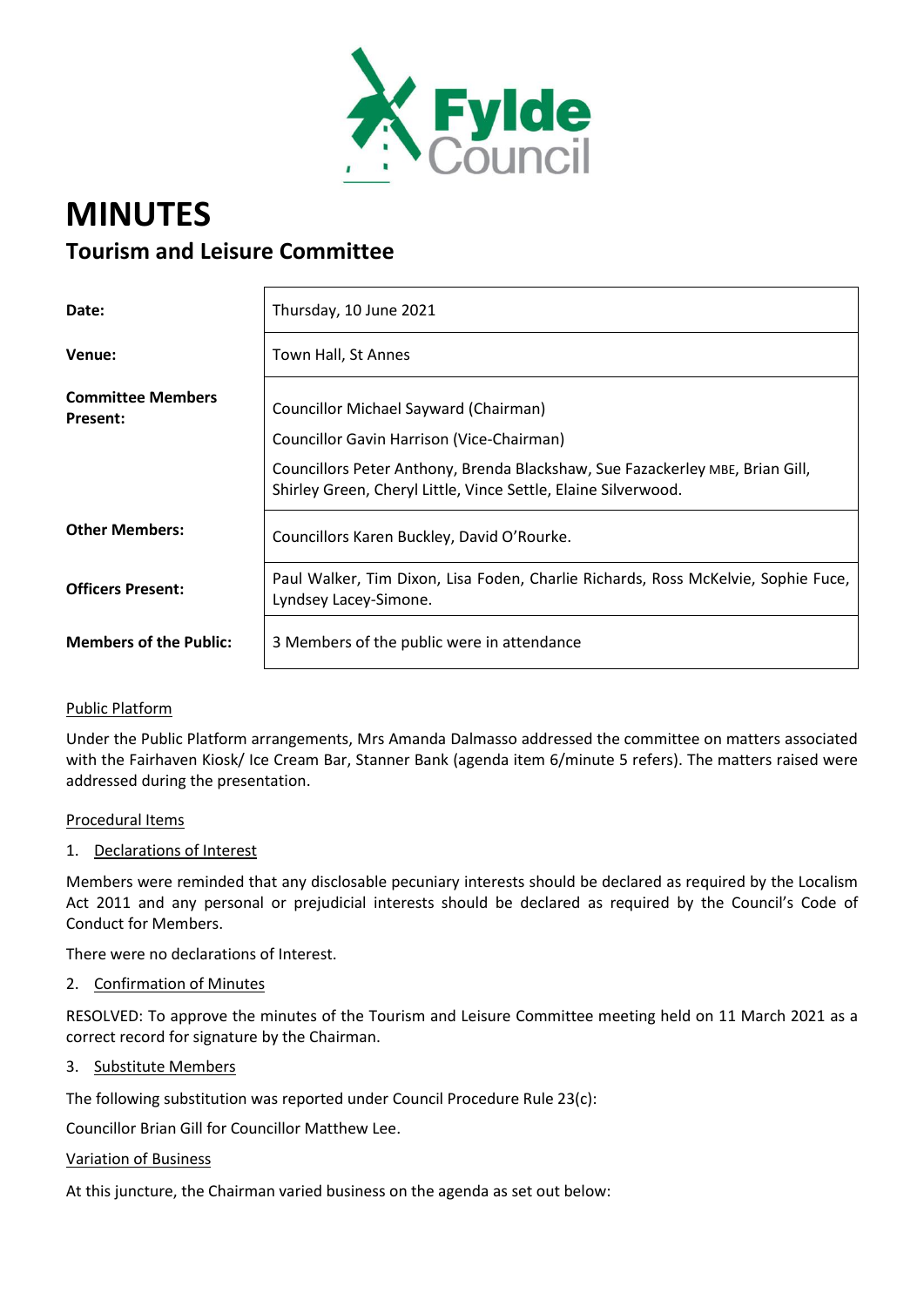## Decision Items

## 4. Arts Service Review Working Group

Tim Dixon (Tourism & Cultural Services Manager) introduced the report. In doing so, he presented 3 recommendations proposed by the Arts Service Review Member Working Group at the meeting held on 18 May 2021. Details regarding this matter were set out in the report.

Sophie Fuce (Collections Development Officer) expanded on key elements contained in the report.

At the conclusion of the presentation, the Chairman invited questions. These related to the Forward Plan and access to the collection. These were addressed in turn by Sophie Fuce.

Following consideration of this matter it was RESOLVED:

- 1. To note that formal ratification of the proposed Forward Plan as detailed in this report is required for accreditation for the art collection under the Arts Council England (ACE) scheme.
- 2. To agree to the establishment of a formal Service Level Agreement with the 'Friends' of the Collection.
- 3. To agree to making the Collection accessible for a minimum of 20 days per year to meet the requirements of the museum accreditation standards.

## 5. Fairhaven Kiosk/ Ice Cream Bar, Stanner Bank

Darren Bell (Head of Technical Services) was invited by the Chairman to introduce the report regarding a proposed scheme at the Fairhaven Kiosk/Ice Cream Bar at Stanner Bank, Fairhaven.

In summary, the report described a potential development proposal which sought to deliver regeneration benefits to the junction of Stanner Bank Car Park and Granny's Bay.

It was reported that working in partnership with the existing tenants of the adjacent Kiosk, the Council had developed a proposal to replace the existing ice cream kiosk at the entrance to Stanner Bank Car Park and replace with a new larger landmark architect designed building with seating and toilets. In this regard, the report proposed a fully funded addition to the Council's capital programme.

Members were advised that the initial design work investigated various potential built forms and architectural directions, culminating in three initial options. These were subsequently refined resulting in two further options. Further details regarding the options and the proposed lease terms/ arrangements were set out in the report.

included as appendices to the report was a copy of the location plan and details of the preferred Option 05 design.

At the conclusion of the presentation, the Chairman invited questions.

On behalf of Councillor Armit who was absent from the meeting, Councillor Gill sought clarification on various matters relating to the proposal. These related to the commercial spend/ costs and return on the investment; the driver for the change; rationale behind the choice of architect; potential for leasing of the ground space and matters associated with the added value/justification for the cost. The questions were addressed in turn by Mr Bell.

Following consideration of this matter it was RESOLVED:

- 1. To recommend to Council, approval of a fully funded addition to the Councils Capital Programme in the sum of £360,000 to the Fairhaven Kiosk/ Ice Cream Bar project, within the approved Capital Programme (£180,000 for 2021/22 and £180,000 for 2022/23), to be met in full from the Funding Volatility Reserve;
- 2. Subject to approval by Council to approve the spend of £15,000 to develop the project to RIBA stage 3.
- 3. To agree the principal of letting the new facility on a lease on the basis of the terms as set out in the report.
- 4. Subject to approval by Council that a further report be presented to committee to seek agreement of the final design, scheme costs and procurement route along with the fuller provisionally agreed heads of terms of a lease for the new facility.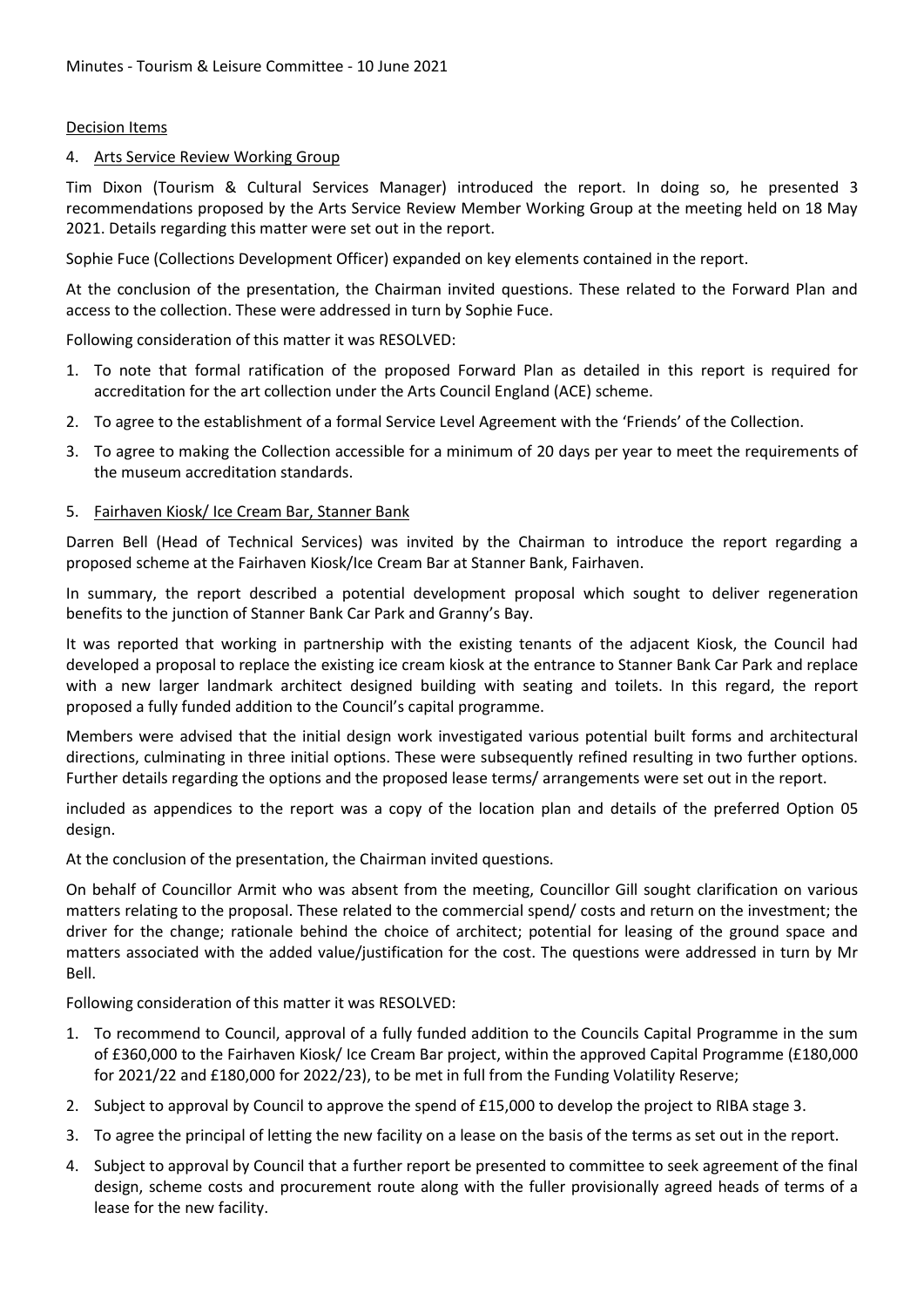# 6. Blackpool Road North Playing Fields Drainage

Further to the report in January 2021 and recent site visit, Darren Bell (Head of Technical Services) presented an updated report relating to Blackpool Road North Playing Fields drainage.

In brief, the report requested additional funds to replace the existing surface water culvert along the full length of the sports field at Blackpool Road North which is collapsing. It was reported that these works are a requirement under riparian ownership responsibilities as set out by the Environment Agency (EA). In addition, the Committee was asked to support the additional works to renovate the football pitches post culvert contract. Details about the financial aspects of the proposed works were set out in the report.

Following the presentation, the Chairman invited questions from members of the committee. These related to matters associated with the financing of the scheme. This was addressed by Mr Bell. Following on from this, the Chairman invited the ward member, Councillor David O' Rourke to address the committee on the matter.

Following consideration of this matter, it was RESOLVED:

- 1. To recommend to the Finance and Democracy Committee approval of a fully funded increase in the sum of £40,000 to the Blackpool Road North Playing Fields Drainage scheme within the approved Capital Programme for 2021/22, to be met in full from the Capital Investment Reserve;
- 2. To approve the draw-down of £40,000 to support the ongoing works at Blackpool Road North Playing Fields within the Council's 2021/22 capital programme, subject to the approval of the increase to the scheme by the Finance and Democracy Committee.

## 7. Newton Community Park - Phase 1

The Chairman invited Charlie Richards (Fairhaven Project Manager) to introduce the report.

Members were reminded that the 'Friends of Newton Community Park' have been working in partnership with Fylde officers since 2019, on a community project to regenerate Newton Community Park, School Lane, to provide a community facility that is accessible and suitable for use by all ages and abilities.

The Committee was advised that the project had followed the ten-stage process of the community parks improvement programme, which had included a comprehensive consultation exercise, the production of an agreed Masterplan and funding strategy. As a result, the 'Friends of Newton Community Park' (FoNCP) had been successful in securing funding from a number of sources. A capital bid was presented on 7 January 2021 to the Tourism and Leisure Committee, with a request for a capital contribution of £50,000 from the Council's Capital Investment Reserve. This was supported and subsequently approved by the Finance and Democracy Committee in March 2021.

The report described the funding strategy and summarised the initial tender process undertaken. An addendum paper was issued prior to the meeting detailing the receipt of tenders and evaluation of the same.

A copy of the location plan was included as an appendix to the report.

# It was RESOLVED:

- 1. To recommend to the Finance and Democracy Committee approval to a fully-funded increase in the sum of £50,000 in respect of Phase 1 of the Newton Community Park project within the approved Capital Programme to be met from the various external grants as detailed in the report. This will provide a total project budget of £100,000 including the previously agreed Fylde Council capital contribution of £50,000.
- 2. To agree that the Council acts as accountable body for the additional capital budget in the sum of £50,000, fully funded from various external grants as detailed in the report.
- 3. Subject to approval of the above, to approve the letting of the contract for the Newton Community Park Phase 1 to Kompan Ltd to the value of £100,000.

### 8. Larbreck Avenue Play Area, Elswick

This item was withdrawn.